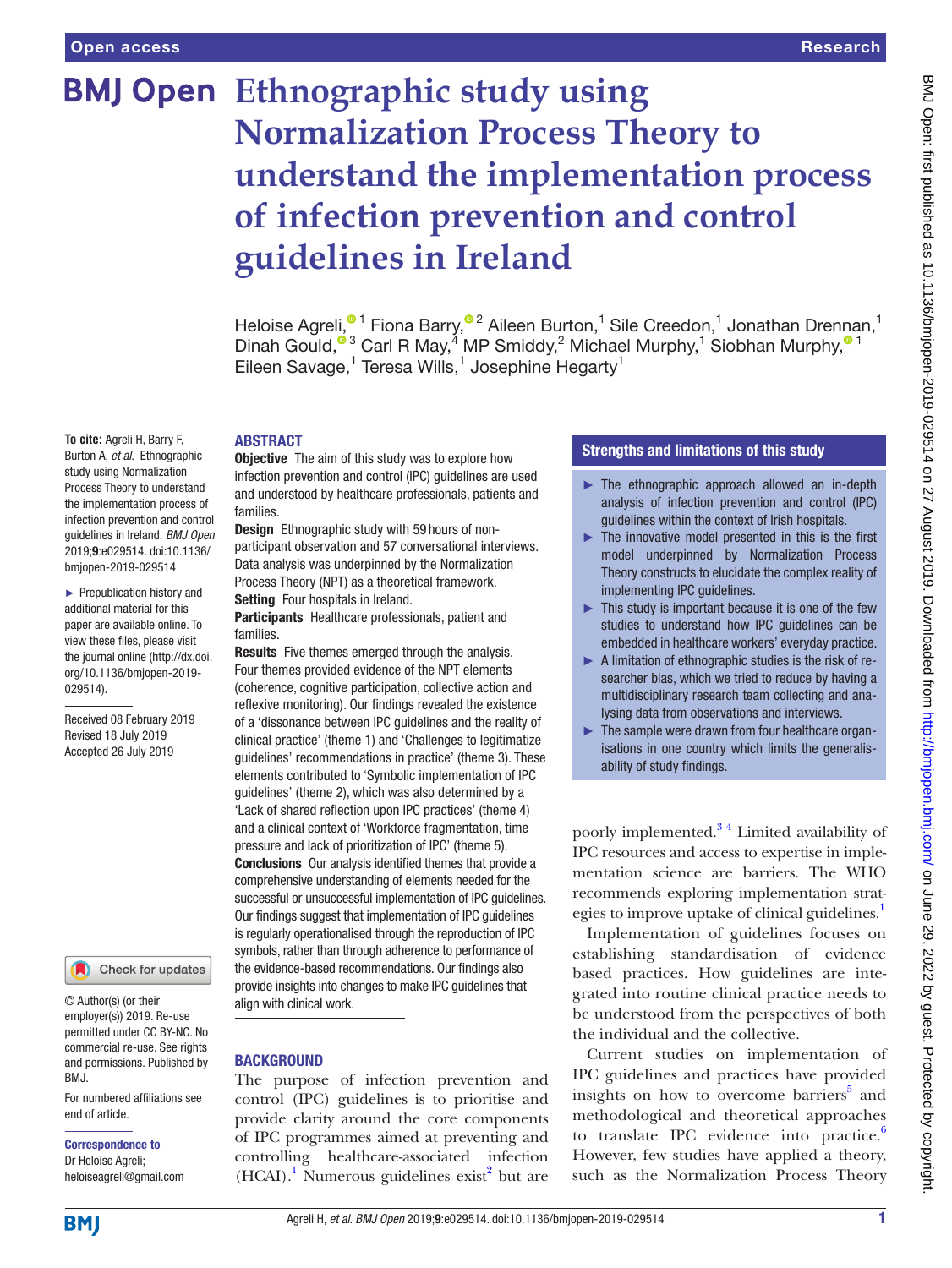$(NPT)$ ,<sup>[7](#page-7-5)</sup> to explain how IPC interventions are embedded in practice. $\frac{8}{3}$  $\frac{8}{3}$  $\frac{8}{3}$ 

NPT is an ecological theory developed to explore and understand how complex interventions are operationalised.<sup>[9](#page-7-7)</sup>

The justification for applying NPT to explore how IPC guidelines are used and understood by healthcare professionals is that this theory offers explanations of the mechanisms that drive implementation processes, and focuses on observable action, rather than presenting a list of factors that need to be taken into account in some way. It provides a set of tools to explain the social processes through which new or modified practices of thinking, enacting and organising work are operationalised in institutional settings. $10$ 

NPT sets out a three-stage model of implementation, embedding and integration, and is organised around a set of practical questions that developed through three iterations of theory building: (1) What factors promote or inhibit the routine incorporation of complex interventions in practice? 2) What factors promote or inhibit the implementation, embedding and integration of practices? (3) What factors promote or inhibit the mobilisation of structural and cognitive resources for implementation? NPT has contributed to the field of complex interventions by informing empirical research on the core mechanisms of implementation processes, and also by explaining how these processes are formed and structured.<sup>1</sup>

The theory identifies four determinants that embed (ie, normalise) complex interventions into practice:

- ► Coherence: individuals must individually and collectively understand what the new way of working is.
- ► Cognitive participation: individuals must agree to start engaging with the new model of care, and continue working at it.
- ► Collective action: individuals need to have the resources to work in the new way.
- Reflexive monitoring: individuals need to receive feedback that reinforces the new way of working.

NPT has been applied across a wide range of interventions<sup>10</sup> in different healthcare settings.<sup>11</sup>

The aim of this study was to explore how IPC guidelines are used and understood by healthcare professionals, patient and their family members using an ethnographic approach underpinned by NPT.

#### **METHODS**

#### Study design

We conducted an ethnographic study to 'go beyond the technical issues and consider the context influencing the uptake of evidence-based strategies'.<sup>[6](#page-7-4)</sup> (p1062) Our rationale was to examine HCAI guideline implementation by moving beyond the narrow focus of implementation success/failure and explore how and why guidelines are or are not implemented. This approach demonstrates factors that contribute to, or impede implementation of HCAI guidelines in clinical practice.<sup>[12](#page-7-10)</sup>

#### Setting of the study

Data were collected in four hospitals in Ireland. These were purposively sampled to represent a range of clinical settings of varying sizes, geographical location and patient populations; these included patients that required emergency as well as acute and long-term care.

Site 1 is a rehabilitation hospital for older people with 89 beds. At this site, data were collected in long stay care wards. Site 2 is a 1000-bed regional centre for secondary and tertiary care with a catchment population of 550000 and a supraregional centre for a total population of 1.1million. There are 63444 emergency admissions, 300400 outpatient attendances, 45493 inpatient discharges and 80938day cases annually. Data were collected in the trauma floor and emergency department of the hospital, and there were isolation rooms in both these settings.

Site 3 is a 314-bed hospital providing secondary and tertiary care serving a population of 870000 people; data were collected in the emergency department in this site. Site 4 is a 192-bed hospital catering for 38400 admissions and 72500 outpatient attendances annually; this setting provides both secondary and tertiary care. Data were collected in the trauma, rehabilitation and ophthalmology units for inpatient and day cases.

#### Data collection and participants

Non-participant observations and conversational interviews were undertaken by HA, FB, AB, SC, MS, SM, JH and TW with healthcare professionals, hospital staff, health students, patients and their family members guided by an observational tool based on NPT constructs and developed especially for the study [\(online supplementary file\)](https://dx.doi.org/10.1136/bmjopen-2019-029514). Data collection took place over 3 months in 2018. Observational periods lasted 85min on average at busy times, including shift changes and before, during and after care. Observations involved a range of patients, relatives and healthcare professionals and took place during mornings, afternoons, evenings (from 08:00 to 20:00 hours), weekdays and weekends.

For the conversational interviews, an interview schedule was developed through discussions with the project team, pilot work with videos of clinical settings and the literature [\(online supplementary appendix 1\)](https://dx.doi.org/10.1136/bmjopen-2019-029514). We did not use interviews and observation in parallel to answer the same research question. Therefore, we did not perform triangulation to assess consistency between both. Interviews were used to seek explanations for observed actions in practice. The interactions and relationships between the interview schedule and the observation tool were crucial to allow data integration in light of the NPT constructs. The data collected comprised:

- ► 59hours of non-participant observations.
- ► 57 conversational interviews: seven with patients and their family members (five patients without infection, one relative of a patient in protective isolation, one relative of patient without infection) and 53 healthcare professionals, hospital staff and health students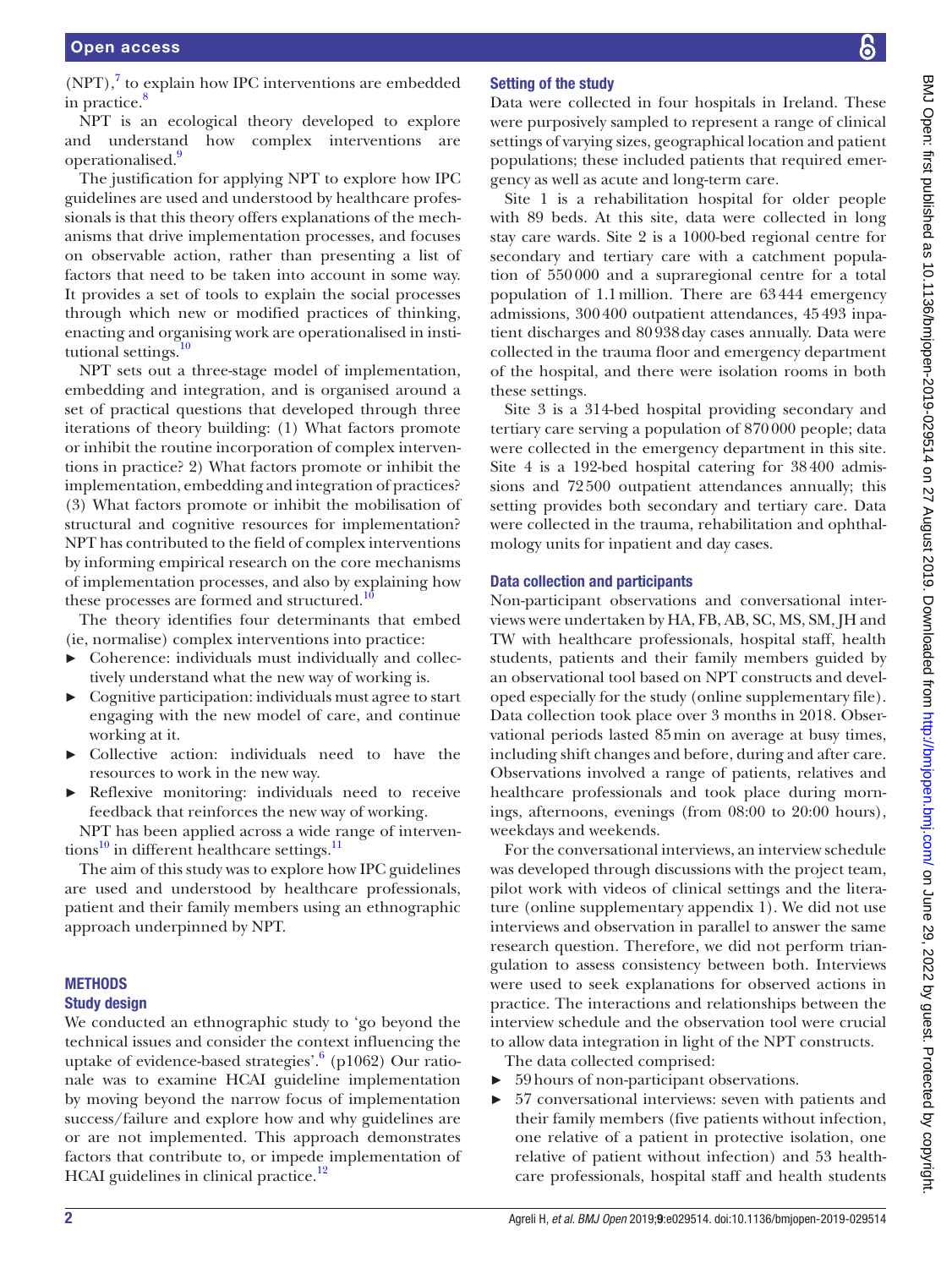(27 nurses including an IPC nurse, paediatric nurse, clinical nurse managers, newly qualified and advanced nurse practitioners, three nursing students, three medical students, one physiotherapy student, three household staff, four household staff, two occupational therapists, two physicians, six healthcare assistants, two radiographers).

Interviewees were identified during the observational phase of the research when the researchers saw an IPC action that warranted further exploration in a follow-up conversation with the healthcare professionals or patients. This real-time approach allowed a contact with a diversity of professional groups and patients involved in or impacted by IPC.

Field notes were taken during observations; in addition, diagrammatic mapping was employed and the researchers sketched the layout of the healthcare setting in each study site. These sketches provided a description of physical infrastructures such as location and distance of hand hygiene facilities, and physical layout of ward providing information on the position of 'dirty' and 'clean' utility rooms, and availability of equipment (eg, alcohol gel).

## Data analysis

Data from fieldnotes and sketches of healthcare settings were transferred to Nvivo software V.11, coded, analysed by HA and discussed with the research group. Briefing and debriefing sessions with the research team were held pre and post each of the three data collection rounds to redefine the main foci for the next round of data collection.<sup>13</sup> Data were analysed using open coding, constant comparison and interpreted in the light of NPT.

Initially, briefing sessions were focused on the overview of the project, its objectives and discussion of published accounts on IPC, implementation of guidelines and NPT. The objective was to develop a collective and shared theoretical understanding when undertaking a team ethnography using NPT. Debriefing sessions enabled the team to share data thus enhancing internal validity.

#### Patient and public involvement

There were no patients involved in the development of the research question, the recruitment and the conduct of the research. There was a representative of a patient advocacy group on the research steering group who gave feedback on the general research design. Knowledge users (nurses working in clinical practice, a microbiologist, a physician, healthcare policy makers) were represented within the research group. Patients and their relatives were participants in the field research.

#### **RESULTS**

Our findings describe data from observations and their real time follow-up interviews. Overall, our findings demonstrate that users did not regard the IPC guidelines as legitimate constraints on their activities (cognitive



<span id="page-2-0"></span>Figure 1 Model outlining the complex reality of implementing infection prevention and control (IPC) guidelines underpinned by Normalization Process Theory (NPT) constructs.

participation) and that IPC guidelines were not interactionally workable (collective action) for them. Therefore, they did not enact these guidelines; instead they constructed an alternative set of meanings for their IPC work, that gave this symbolic rather than practice significance.

The results of analysis revealed interconnected themes pertaining to the implementation of IPC guidelines which resonated with the constructs of NPT:

- ► Coherence: Dissonance between IPC guidelines and the reality of clinical practice.
- ► Collective action: Symbolic implementation of IPC guidelines.
- ► Cognitive participation: Challenges to legitimatise the guideline's recommendations in practice.

Two themes were identified that described the determinants for symbolic implementation of IPC guidelines:

- Reflexive monitoring: Lack of shared reflection on IPC practices.
- ► Workforce fragmentation: time pressure and lack of prioritisation of IPC among healthcare staff.

The relationship between these themes is depicted in [figure](#page-2-0) 1 [\(online supplementary appendix 2](https://dx.doi.org/10.1136/bmjopen-2019-029514)); this illustrates how NPT constructs underpin the analysis of our empirical account. Similar to the four NPT constructs,<sup>[10](#page-7-8)</sup> the themes interact dynamically and non-linearly to provide an explanation of IPC guideline implementation.

Overall, coherence and cognitive participation influenced (and were influenced) by collective action: either shaping staff and patient's behaviours towards implementation, or inhibiting professionals, patients and their family members in their enactment of guidelines. A sense of 'dissonance between evidence and local practice' alongside existing 'challenges to legitimize guidelines' recommendation in practice' shape a 'symbolic implementation' of IPC guidelines'. Implementation was often operationalised by reproducing IPC symbols, rather than through adherence to evidence-based recommendations. Lack of shared reflection on ICP practice, workforce fragmentation and time pressure further triggered the symbolic implementation of IPC guidelines.

We highlight essential aspects that could promote a shift from symbolic to actual implementation including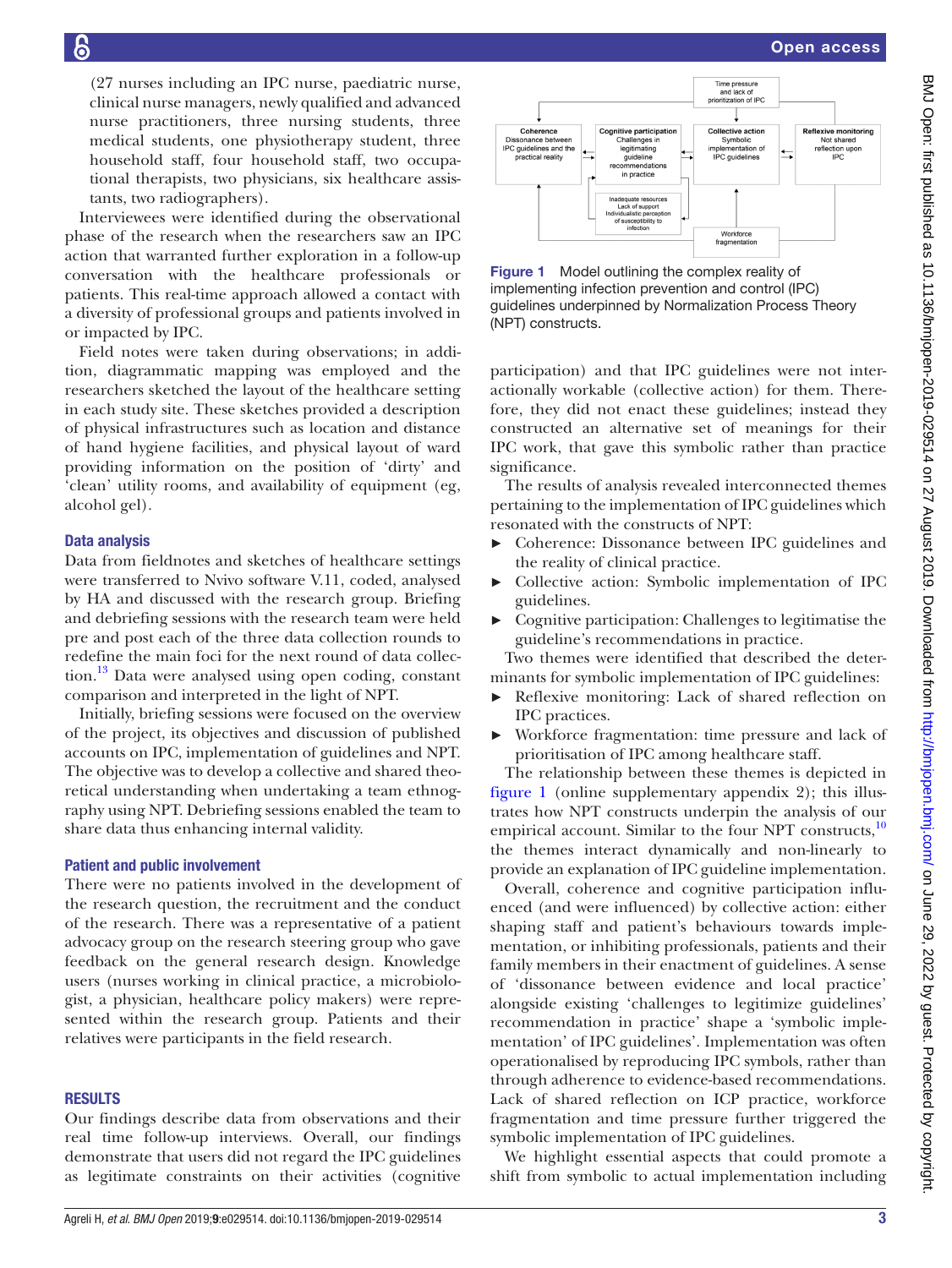facilitators such as interventions to promote alignment of evidence with local practice, IPC education, audit and regular procedures to monitor practice.

## Coherence: dissonance between IPC guidelines and the local practice

The process through which participants share and create an understanding of IPC guidelines varied across settings. Overall, participants described dissonance between IPC guidelines and the practical realities of working in healthcare. Within our data, participants working on a longterm care unit expressed their opinion (in interviews) that the unit was a low-risk environment and IPC recommendations could be overlooked in this setting:

IPC is not a priority here […] It is neither acute hospital not a residential facility. We can forget to wash our hands because the patients are not acutely unwell. (Occupational therapist)

In acute wards, IPC guidelines were not perceived to be fit for purpose and were dismissed. During observations, non-compliance with IPC guidelines was noticed. Some staff regarded the guidelines as not up to date and failing to integrate information on emergent issues:

[...] I'm not sure how much importance is on them (guidelines) really. For example, there is supposed to be an emergency now about carbapenemase-producing Enterobacteriaceae (CPE), but the public know nothing about it. (Nurse)

In an emergency department staff prioritised clinical needs over IPC guidelines, stating that:

there are no beds on wards to discharge to, infection prevention is not a priority. (Nurse)

Therefore, staff often overlooked the guidelines because they were perceived to conflict with delivery of care to acutely ill patients.

## Cognitive participation: challenges in legitimatising guideline recommendations in practice

Cognitive participation requires the participant's motivation in trying to incorporate the intervention and how well the intervention fits in with existing tools and approaches. One subconstruct of cognitive participation is 'Legitimation'; the belief that guidelines fit the context according to what healthcare professionals value. It influences the decision-making that promotes activation of a practice, instigating collective efforts by which IPC guidelines could be implemented. Our findings revealed that participants face challenges in legitimating guideline recommendations in practice due to: (1) lack of support, (2) inadequate resources and (3) individualistic perception of susceptibility to infection.

## Lack of support

Participants repeatedly referred to their responsibility to implement IPC guidelines, citing awareness of infection

control as their main motivation (in interviews). However, implementation seemed to be undermined by a feeling of insufficient support from management. This occurred most often in emergency departments:

In general we get no support from management in relation to IPC and indeed other issues—we are the septic tank of the system—beds are closed elsewhere in the hospital but not here. (Clinical nurse manager)

## Inadequate resources

In all sites, resource issues were noticed (during observations) including problems with the physical environment (eg, not enough isolation beds, equipment), overflowing waste bins and alcohol gel not replaced. Conversations with staff revealed how their 'buying in' attitude towards implementation of guidelines was significantly framed by context. The following is an example from a nurse working in a trauma rehab unit:

The guidelines are ok to implement […] Yes, we have enough time and resources. (Nurse)

Resource constraints diminished motivation and compliance was then considered impossible. Compliance with IPC guidelines was not considered feasible in emergency settings, for example, (during observations) it was noticed trolleys on corridors, positioned very closely together with limited access to hand hygiene resources. The following is an example from an emergency department:

Impossible (to implement IPC guidelines). Isolated patients are in the interview room, the psychiatric room or the family room. There are no beds on the wards to discharge them to. Cubicles that are designed for one trolley have two trolleys in them. Makes correct IPC impossible. Situation impossible to manage infection. (Clinical nurse manager)

Another challenge staff and patients encountered with legitimating IPC guidelines was lack of educational resources. Training was described (in interviews) as a potential opportunity to create shared understanding between professionals and promote engagement in IPC practices but was not available in all settings.

Observations identified that hand hygiene posters and signage relating to patients in isolation were visible throughout all sites and were the most reported educational resources. However, a lack of clarity and availability of posters were highlighted by participants (in interviews). A visitor found posters difficult to understand, and language was a barrier to patient engagement in IPC as this quote from a visitor/family member in a trauma unit highlights:

Yes, (I could contribute) if somebody had explained it to me or handed me a list of instructions. [Visitor pointed out signs on door stating 'protective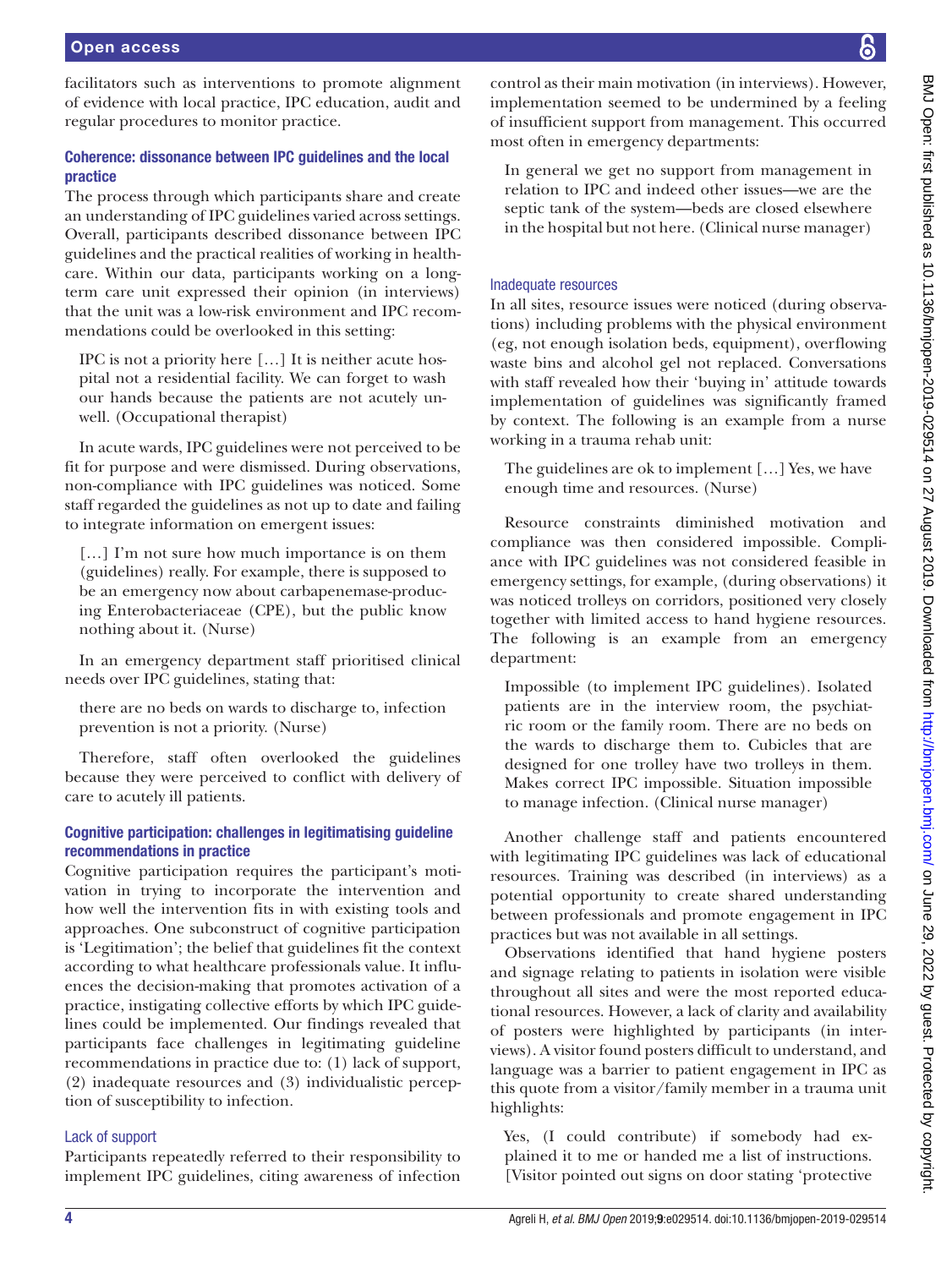isolation']. Visitor said it wasn't clear. "It should be bigger and in red. This is all so confusing".

## Individualistic perception of susceptibility to infection

When healthcare professionals or patients focused only on their own susceptibility to infections, they tended to endorse symbolic implementation of IPC guidelines instead of contributing to collective monitoring of implementation. An individual perspective to susceptibility to infections can supersede compliance to guidelines and lead to lack of engagement. A patient illustrated this idea by reporting his reaction to an episode of non-compliance. The patient observed a health professional moving between patients without changing gloves. When asked about his reaction, the patient stated: 'I said nothing'. The researcher explored his decision about having 'said nothing'. The patient further explained (in interview):

I said nothing because I had no open wound. I would have said something if I had an open wound. (Patient)

## Collective action: symbolic implementation of IPC guidelines

'Symbolic implementation of IPC guidelines' is the idea that healthcare professionals and patients perform actions based on symbols that represent IPC practices. The data (from observation) revealed that these symbols of IPC can be resources or procedures such as hand sanitising zones and hand hygiene. The way people interact with symbols indicates how IPC guidelines are operationalised in practice. When implementation is symbolic, individuals tend to be more concerned about an objective representation of IPC, the symbol, than about how to ensure IPC effectiveness, as described in interview:

I know I should always wash my hands

Researcher: Are you familiar with any guidelines in relation to handwashing?

Physiotherapy student: No, I just know that I should do it. (Physiotherapy student)

During observation we noticed that often staff decontaminated hands (reproduce a symbol) without adhering to the five moments of hand hygiene which indicate when hands should be cleansed in the sequence of care.<sup>14</sup> Staff were observed holding their hands high as they walked past the researcher demonstrating to others that they were performing hand hygiene but decontamination was brief (5–9s) or until the individual perceived they were out of sight. Similarly, when walls, shelving and trollies were being cleaned, only the surface within easy reach received contact. In addition, the way resources are used can be symbolic: access to alcohol dispensers was frequently blocked by trolleys or obscured by curtains.

## Reflexive monitoring: not shared reflections upon IPC

Communal appraisal, in co-existence with individual appraisal, leads to attempts to modify or reconstruct a practice to enable implementation. However, we noticed

that when reflexive monitoring was limited at individual level, attempts at reconfiguration of the practice rarely occurred.

Ward and emergency staff reported in interviews that collective appraisal of implementation of guidelines was not a common practice and not formalised. Collectively, IPC implementation was appraised mainly through information on occurrence (or not) of infections:

If there is an infection break-out in the ward, then we know that there is something wrong. (Healthcare assistant)

It was also identified that audits, potential opportunities for monitoring practice, were not always used for educational purposes. Participants noted that practice was changed during the audit, but reverted when it had been concluded, evidencing the Hawthorne effect $15$ :

Hand hygiene audit today in the Unit. It is like the 'cigire' [Irish for inspector] is coming. Everyone washes their hands like crazy for the day and that's it then. Why don't they just come and not tell us that they are conducting an audit? (Healthcare assistant)

When asked about the division of labour to enable operationalisation of IPC guidelines, there was a consensus that IPC is everyone's responsibility. However, data from interviews and observation revealed that clinical staff did not engage in discussion with their colleagues about problems or barriers for implementation:

The curtains are disgusting. I don't see them being changed very often. They should have those ones that we can see when it is time to change, like plastic… (Physician)

The fact that professionals often did not receive (negative or positive) feedback on their performance in IPC practice might inhibit the reconfiguration of practice towards implementation of guidelines. Lack of regular procedures for monitoring implementation played an important role in feeding back into the purpose or meaningfulness of a practice thereby reinforcing the *dissonance* or the lack of alignment of evidence with local practice.

## Workforce fragmentation, time pressure and lack of prioritisation of IPC

Staffing issues affecting workforce capacity included changes to senior staff leading to feelings of frustration and uncertainty about 'who to ask'. Frequent changes in senior leadership roles were described in interviews as frustrating and demoralising for staff as it meant facilities, resources and procedures remained unchanged despite frequent requests.

Staff did not build accountability and maintain confidence in each other when preventing infections which was influenced by the type of work contract (agency staff perceived as less accountable) or professional group providing feedback: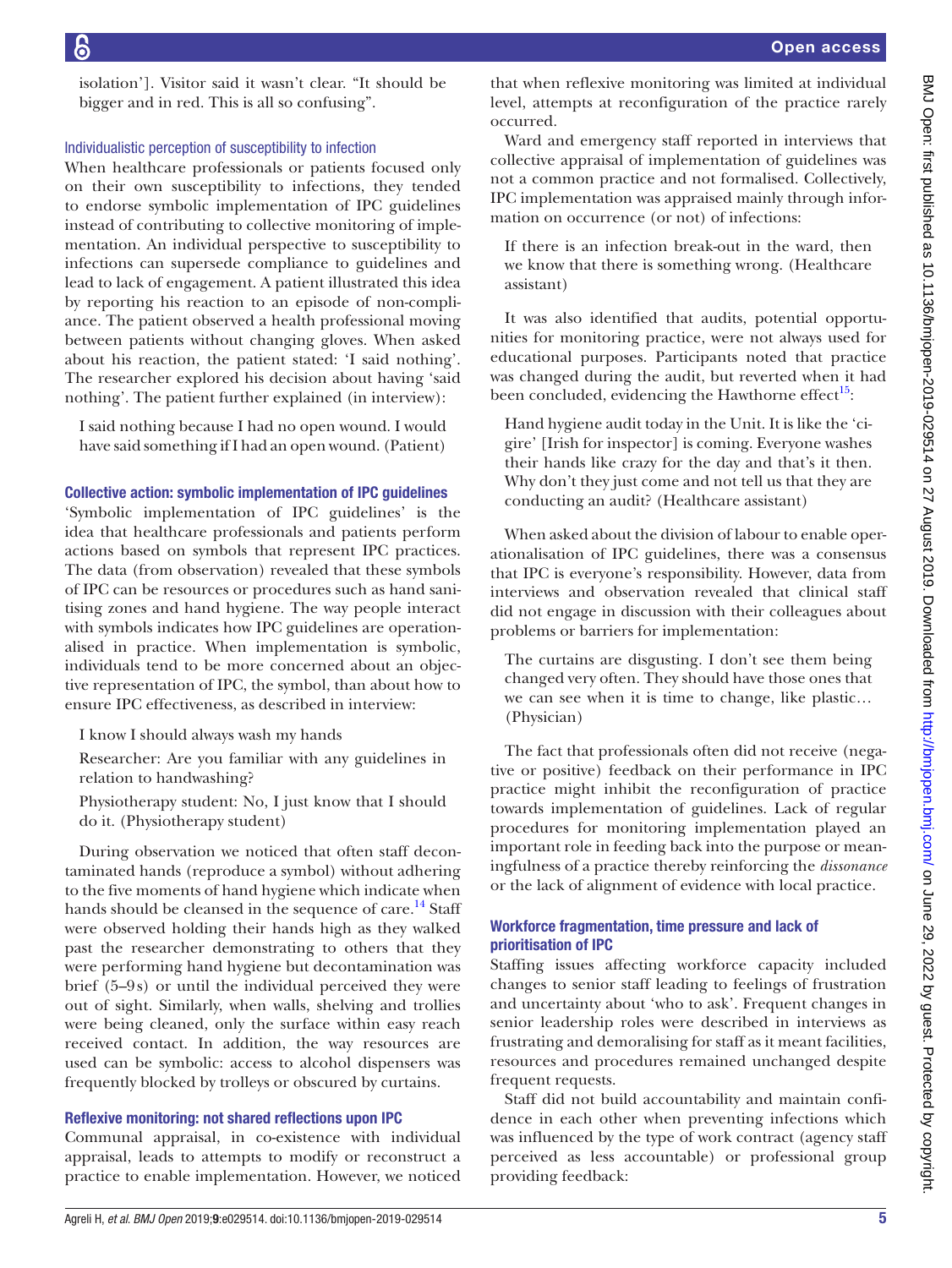Professionals from [an] agency can be good and can be bad, I've seen a nurse from agency going to the kitchen wearing an apron. (Household staff)

Nurses seem to comply most fully with guidelines—I think. The cleaners don't, and the medics do not. (Nurse)

Overall, we found (from observation) that in all settings time pressure can lead to symbolic rather than actual implementation of IPC guidelines. The need to have the work 'done' was found to lead to healthcare professionals to reproduce IPC symbols without reflecting on their effectiveness.

Although the same standards of IPC are considered good practice across clinical settings, differences in patient acuity and pace of work meant that IPC practices were prioritised or deprioritised. More collective efforts towards compliance were observed in wards compared with emergency departments. It was observed that even when staff acknowledged need for IPC, urgent care and lack of time were used to justify not applying IPC guidelines.

Alternately, staff were observed to adapt guidelines (eg, substituting hand hygiene with frequent glove use or using the patient bed or a chair to support an intravenous tray). Staff repeatedly performed standard precautions: hand hygiene, cleaned skin before venepuncture (but once only and then palpate the veins with ungloved hands after cleaning the site).

In a decision-making process, professionals collectively prioritise—producing and reproducing—the current behaviours of non-compliance or adaption of standard precautions. Some procedural deficits were acknowledged (in interviews) as being specific to the emergency environment, something that 'everybody does', hence normalising and learning from these practices instead of from IPC guidelines:

We definitely use gloves instead of washing hands, everybody does. I don't always wash my hands after taking them off. (Clinical nurse manager)

You learn to always wear gloves because you never know what's 'in there'. (Nurse)

It is important to note that the lack of prioritisation of IPC actions was not observed just in emergency units but across all settings.

#### **DISCUSSION**

This study is important because it is one of few attempts to understand how IPC guidelines are embedded in health workers' everyday practice.

#### **Coherence**

Consistent with Gould *et al*,<sup>[8](#page-7-6)</sup> we highlight how participants make sense of and accept change; this is important because it is likely to contribute to success and sustainability of implementing IPC guidelines. However, the

sense of dissonance between IPC guidelines and local practice illustrates negative sense making towards these guidelines. This negative perception of IPC policy corroborates Jackson *et al*<sup>s16</sup> empirical work on nurses' infection prevention behaviours. In this study, nurses were keen to present themselves as knowledgeable practitioners, but did not always follow policy which they perceived to be based on 'scientific' understanding of infection.

An alternative for developing a positive sense making towards IPC guidelines is the integration of IPC recommendations within other well accepted and established clinical programmes. For example, clinical pathways for tuberculosis and HIV, which have some common core components of IPC already in place.<sup>[1](#page-7-0)</sup>

#### Cognitive participation and collective action

Analysis of participants' understanding of IPC guidelines revealed scepticism on the relevance of guidelines to the reality of clinical work. Negative perceptions seemed to influence collective action towards symbolic implementation of guidelines in which IPC guidance tends to be substituted by 'shortcuts' (eg, more frequent glove use). Similar findings are described by Gould *et al*<sup>17</sup> who suggested that 'greater persuasion may be needed to encourage those who are sceptical about the importance of hand hygiene to comply with guidelines'. The authors describe that staff with negative perceptions on the effectiveness of hand hygiene were self-contradictory as they highlighted the importance of alcohol hand-rub as being more convenient to use than rigorous handwashing, for example.

We conclude that IPC symbols are more complex than simple shortcuts to quicker and convenient IPC practices around the implementation of guidelines. Similar to the concept of 'mindlines'[18](#page-7-16) IPC symbols are learnt, legitimated, embedded and sustained in clinical settings and seemed to rely more on professional interactions and individualistic perception of susceptibility to infection. Isolated implementation of IPC symbols can be a dangerous shortcut to IPC in terms of patient safety. However, rather than discouraging implementation of these symbols, healthcare staff could be encouraged to reflect on the guidelines' recommendations before deciding to adopt a healthcare intervention or not. Some IPC interventions recommended by guidelines may not fit all healthcare settings. For example, in emergency departments, the use of clean disposable gloves is encouraged when safety is required; for example, receiving patients in resuscitation.<sup>19</sup> In other settings, the use of disposable gloves instead of hand hygiene could represent a symbolic implementation of IPC guidance. The adaptation of guidelines to a local context covering high risk activities should be considered a priority<sup>[1](#page-7-0)</sup> which could ultimately reduce the non-compliance with guidelines. Jeanes *et al*[19](#page-7-17) highlight the importance of acknowledging local context and engaging stakeholders to increase hand hygiene compliance more effectively than traditional interventions.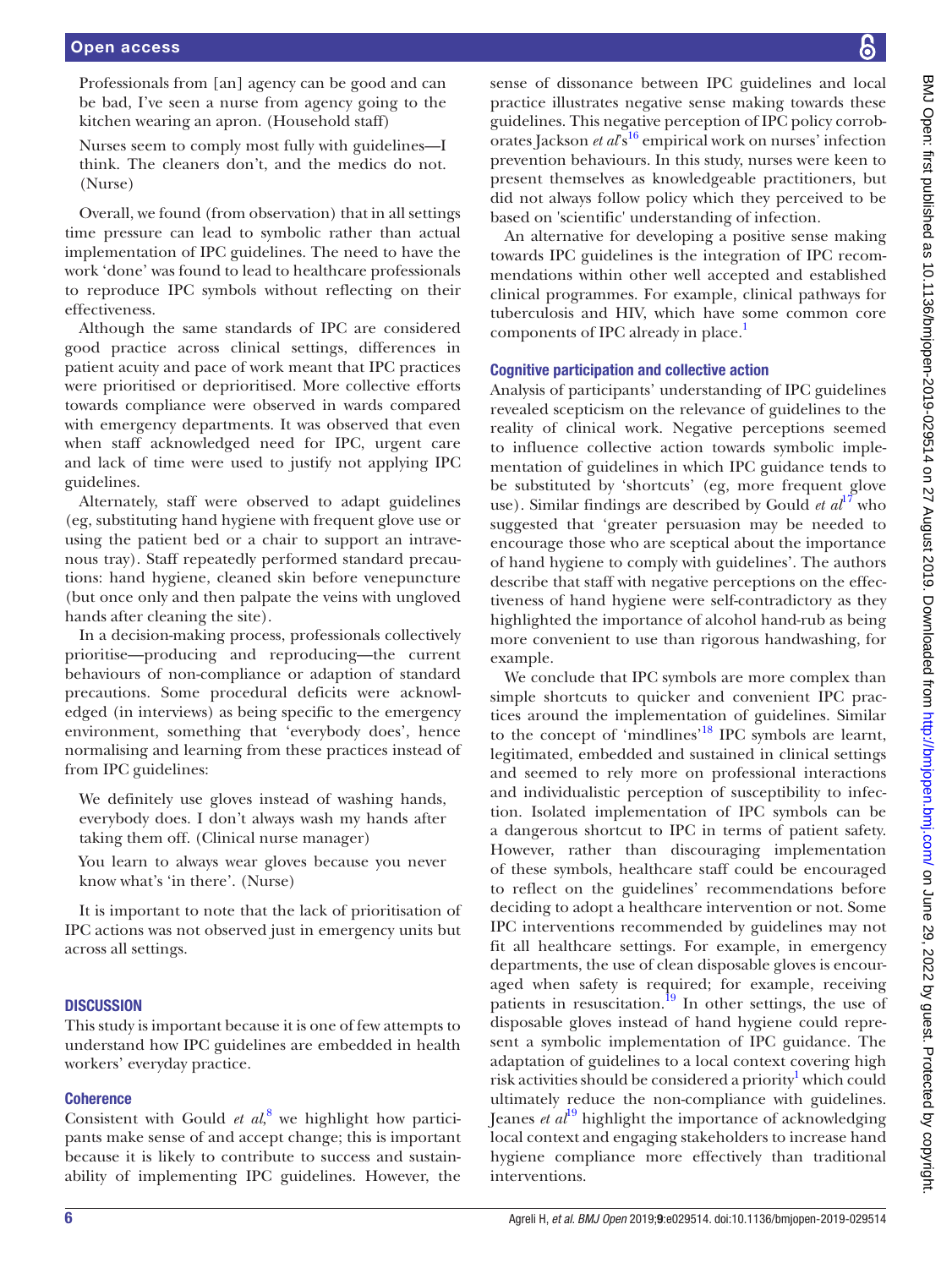## Reflexive monitoring

The process of aligning external evidence with local priorities and practice is acknowledged within innovation literature as an essential means of enhancing compatibility of proposed change.<sup>20 21</sup> However, alignment of evidence with local practice requires healthcare workers to assess and understand ways that new practices affect them and others around them, which is described by NPT as reflexive monitoring. Within this study, a lack of regular procedures for monitoring practice (eg, discussions and feedback regarding audit) seemed to have a negative impact on implementation.

International recommendations endorse monitoring, audit and feedback as an integral part of implementation, and suggest, for example, root cause analysis and information-sharing of cases of infection.<sup>1</sup> In this study, staff did not know much about their own infection rates; this contrasts with findings of another study applying NPT in the context of IPC.<sup>[8](#page-7-6)</sup>

Sharing information on the prevalence/rate of HCAI in the clinical setting, could be used to trigger a reflexive monitoring process, promoting a shift from surveillance as a 'confidential issue'—as reported in our findings—to a collective responsibility. This sense of collective responsibility requires ownership (individual accountability) for infection prevention.

Ownership means that staff have access to their own metrics (eg, hand hygiene audit, antimicrobial prescribing, infection rates), contribute to data collection and act on findings. They engage in customising infection-related messages to ensure accurate and timely information and have regular meeting to discuss and learn from adverse events.<sup>[8](#page-7-6)</sup> Establishing ownership for infection prevention requires a core component of organisational support to staff; this enables staff to assess their own responses to the problem.<sup>22</sup>

To move IPC guidance beyond the implementation of 'convenient' recommendations and symbolic implementation, Gould *et al*<sup>17</sup> suggested threefold interventions for education and audit according to the level of staff opinions on the importance of hand hygiene: (1) an evangelistic message to those holding predominantly positive opinions; (2) presenting relevant evidence that hand hygiene can be effective, to those holding predominantly sceptical opinions; and (3) securing engagement among all staff.

Based on the evidence from our study, aligning IPC guidelines with local clinical context is an essential means to reduce the sense of *dissonance* and represents a critical step forward towards successful implementation. Some strategies described in the literature to promote alignment include: integration of IPC recommendations within other established programmes; and education and audit interventions acknowledging the positive and negative beliefs of staff on IPC practices. These underlying strategies can contribute to people's engagement with the implementation of guidelines thereby moving it from

symbolic to a contextualised, collective and evidencebased effort.

This ethnographic study aimed to research implementation of IPC guidelines, combining observational data with interviews to arrive at a more in-depth understanding of how IPC guidelines are used and understood by healthcare professionals, patient and their family members. This research applied a theory to explain how IPC interventions are embedded in practice. The use of NPT was helpful to keep our focus on observable actions and offered explanations of mechanisms that drive implementation of IPC guidelines.

As limitations, it is difficult to generalise with the ethnographic method, our sample were drawn from just four healthcare organisations in one country. Also, our pragmatic choice of time-limited and semistructured observations may had contributed to 'an observer effect' which would be avoided if we kept with the tradition of longitudinal ethnography, from anthropology.

Some of our results were not surprising such as the case of resources constraints. However, our study is innovative as it distinguishes between concrete and symbolic aspects of IPC in hospitals. This is actually an important finding that explains how IPC guidelines have been implemented. We believe that our findings could be highly transferable to other clinical settings and contexts. Testing it across a much wider set of settings might help us to understand non-adherence to many different kinds of guidelines and protocols.

## **CONCLUSION**

In this paper, we present interconnected themes that provide a comprehensive understanding of elements needed for the successful or unsuccessful implementation of IPC guidelines. Our findings suggest that implementation of IPC guidelines has been operationalised mainly through the reproduction of IPC symbols, rather than through adherence to performance of the evidencebased recommendations. Our findings also provide insights into changes to make IPC guidelines align with clinical work. At a practical level, this change should be supported by stakeholder engagement and techniques for the evaluation of implementation, while taking local context into account. Future research to examine strategies for promoting reflexive monitoring of implementation of IPC guidelines would help add a knowledge base on approaches to support the implementation research agenda in healthcare.

#### Author affiliations

<sup>1</sup> Catherine McAuley School of Nursing and Midwifery, University College Cork National University of Ireland, Cork, Ireland

<sup>2</sup>Public Health and Epidemiology, University College Cork National University of Ireland, Cork, Ireland

<sup>3</sup>Healthcare Sciences, Cardiff University School of Healthcare Studies, Cardiff, UK <sup>4</sup> London School of Hygiene and Tropical Medicine Faculty of Epidemiology and Population Health, London, UK

Acknowledgements The authors would like to thank the Department of Health and Health Research Board, Ireland for funding this study.